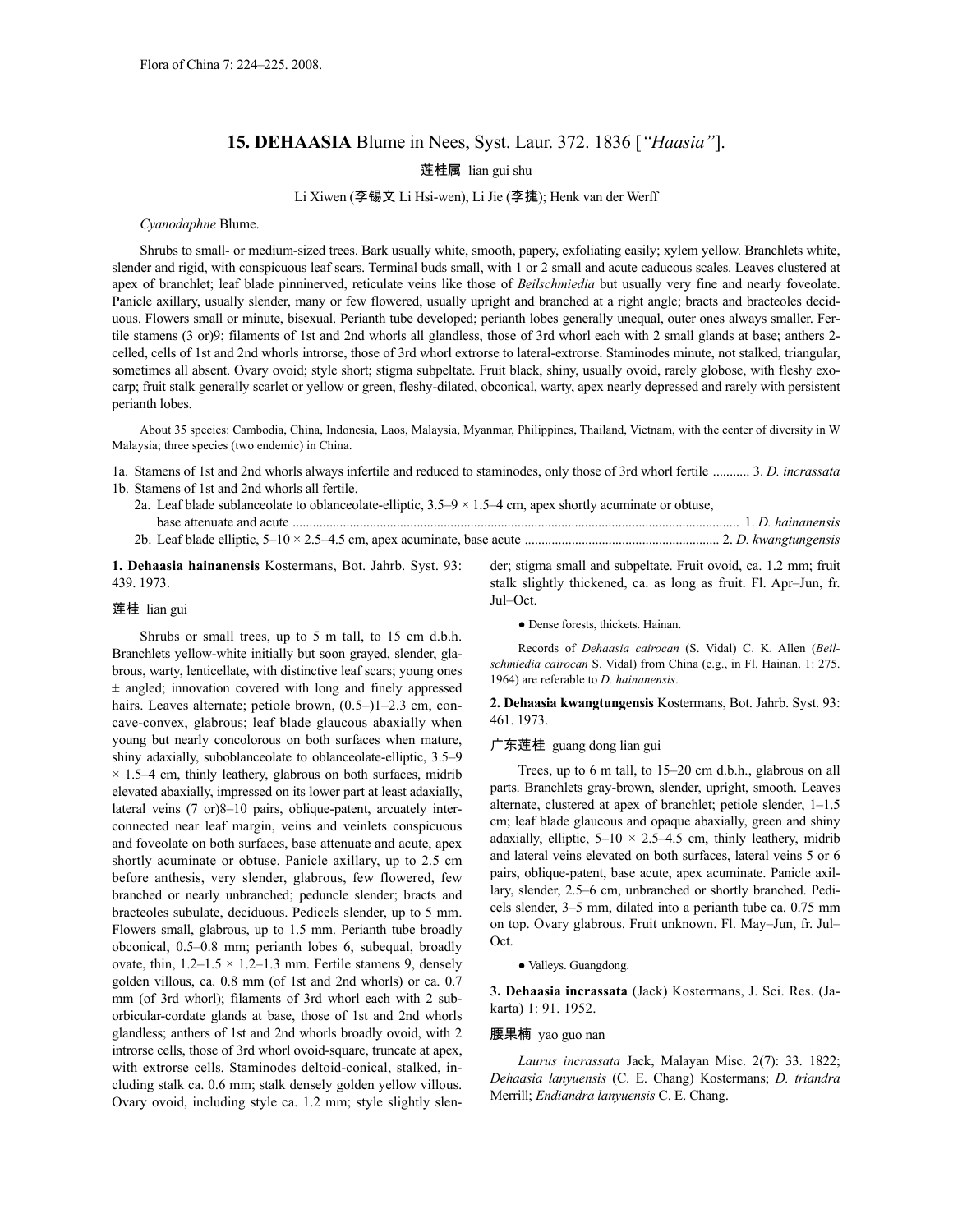Trees, 7–15 m tall. Branchlets grayish, terete, striate, glabrous. Leaves alternate; petiole ca. 2.5 cm, concave-convex; leaf blade elliptic or ovate-oblong,  $10-13 \times 5-7$  cm, thinly leathery, glabrous on both surfaces, midrib conspicuously elevated abaxially, slightly impressed adaxially, lateral veins 8–10 pairs, elevated on both surfaces, arcuate-ascendant, reticulate veins and veinlets conspicuous, base cuneate or broadly cuneate, apex acute. Panicle axillary, inserted on nearby apex of branchlet, glabrous, blackish when dry; peduncle ca. 7 cm. Pedicels slightly slender, ca. 3 mm; bracts small. Perianth tube campanulate; perianth lobes broadly ovate, ca.  $1.2 \times 1.4$  mm, leathery, deciduous when in fruit, ciliolate on margin, acute at apex. Stamens adnate to perianth tube, those of 1st and 2nd whorls reduced to staminodes, spatulate, up to 1.1 mm, sparsely puberulent outside but densely tomentose on upper part inside, stamens of 3rd whorl fertile, ca. 1.3 mm, densely villous, each with 2 stalkless glands at base, anthers 2-celled, cells extrorse. Staminodes of innermost whorl subulate, densely tomentose. Ovary ovoid, partly immersed in perianth tube, ca. 1 mm, glabrous; style ca. 1.5 mm. Fruit oblong, ca.  $4.5 \times 2.5$  cm, glabrous, blue-black when mature; fruit stalk dilated, red when mature. Seed large, with an orthotropous embryo. Fl. Feb–Mar, fr. May–Jun.

Thickets. S Taiwan (Lan Yu) [Indonesia, Malaysia, Philippines, Thailand].